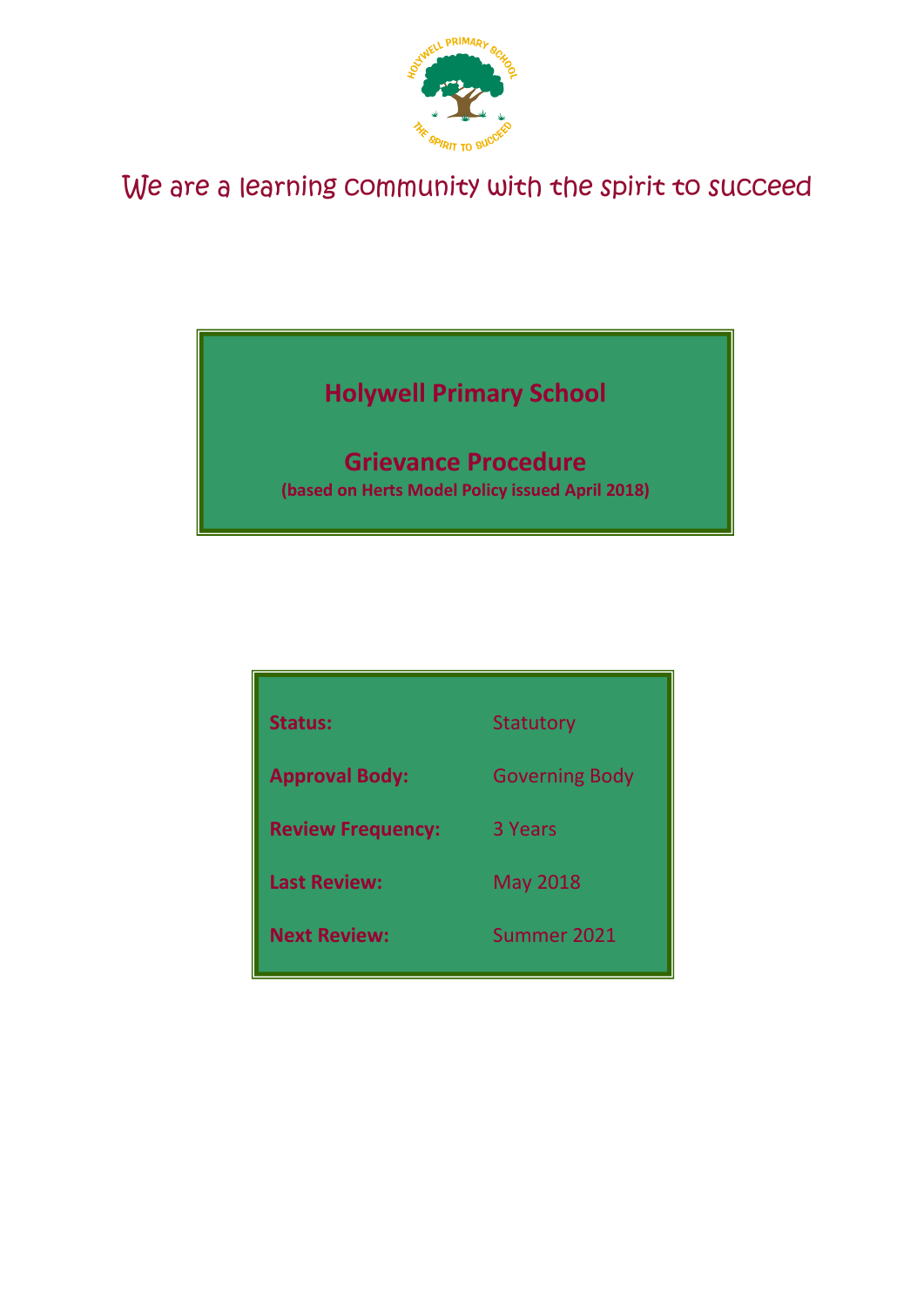## **Holywell Primary School**



## **Grievance Procedure**

## **1. Introduction**

The aim of this procedure is to achieve fair and equitable treatment for all employees of the school in relation to the management of grievances in the workplace.

The procedure applies to all employees of the school. This procedure does not form part of any employee's contract of employment and it may be amended at any time.

Whilst this procedure recommends that employees submit a written notice of grievance in order to have the matter dealt with formally, (see appendix 1), a grievance can be expressed in other ways, for example, verbally. It is important to recognise and deal with any potential grievances and seek clarification from the employee as to whether they wish to take their complaint formally through this procedure.

#### **The procedure may be used for grievances:**

- between colleagues where there is no line management relationship;
- between an employee and management including the Headteacher or a Governor;

The procedure may be used for concerns relating to the employee's own work, contract of employment or working relationships with colleagues.

#### **The procedure may not be used for grievances regarding:**

- disciplinary action
- termination of employment
- National Insurance, Income Tax or pensions
- $\bullet$  pay
- performance capability/performance appraisal or
- harassment and bullying
- whistleblowing (unless the employee is directly affected by the matter in question or where the employee believes they may have been victimised for an act of whistleblowing)

All of which are covered by separate procedures.

An employee cannot raise a grievance on the same grounds they have cited in an earlier appeal heard under any other policy. The Grievance Policy cannot be used to lodge a complaint about the outcome of any other formal procedure which has its own appeal process.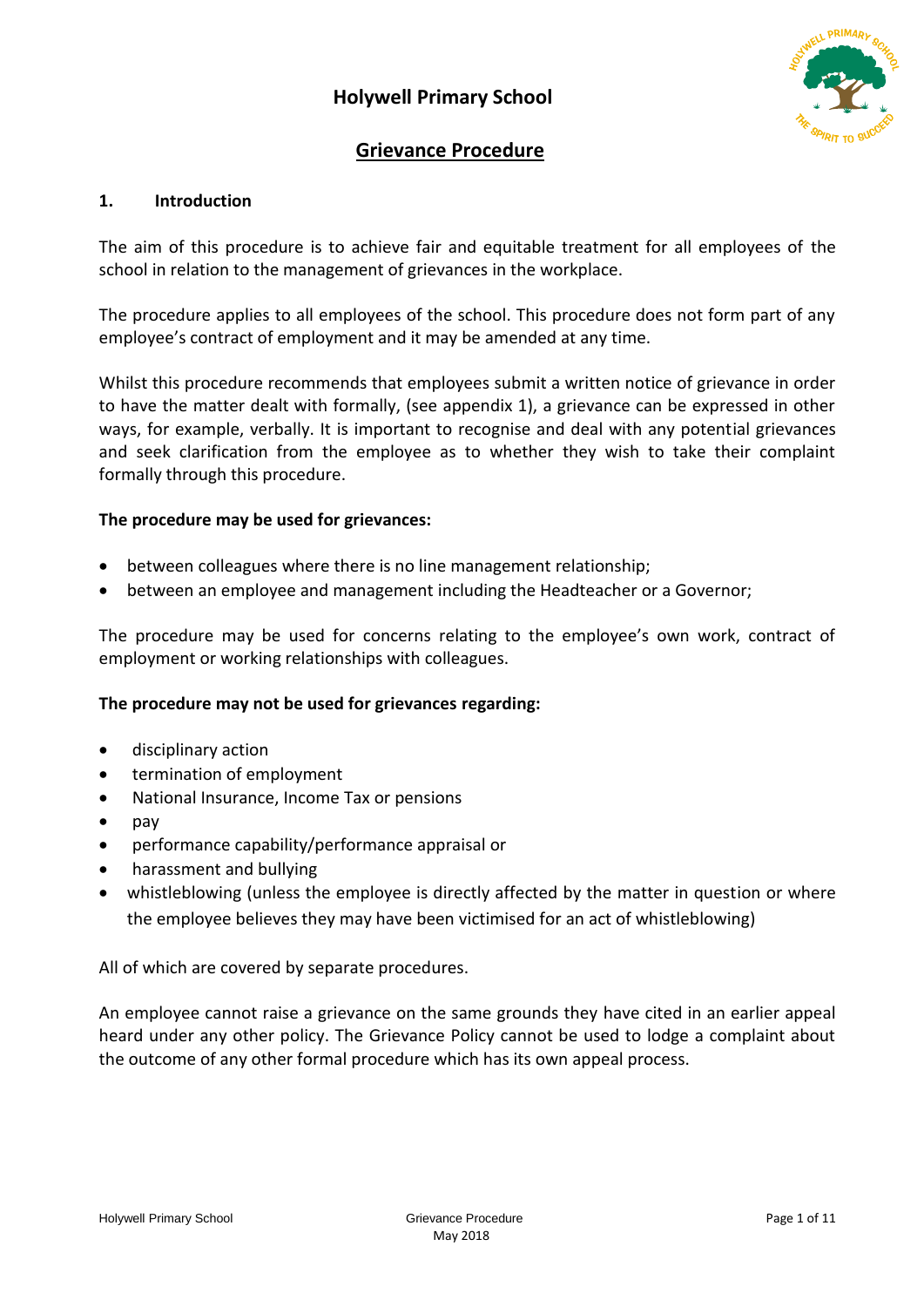## **2. Principles**

The grievance procedure is designed to help school Governing Bodies, Headteachers and staff resolve individual or collective grievances by:

- affording the employee the opportunity of putting his/her case should they have a complaint which they are unable to resolve through regular communication with their line manager
- fostering good relationships between school management and staff by encouraging the speedy and effective resolution of grievances
- resolving grievances as near as possible to their point of origin in an atmosphere of trust and confidentiality

This procedure should be freely accessible to all staff, and a copy should be given to the parties at the outset of the formal stages.

Reasonable consideration will be given to facilitating adjustments required in accordance with the Equality Act 2010, for example frequent breaks or to facilitate assistance with the completion of the formal notification of grievance (appendix 1).

## **3. Roles and responsibilities**

By their nature, grievances are internal matters and may involve a number of people. It is not possible, nor desirable, given the emphasis upon dealing informally with grievances, to prescribe specific roles. However, the following broad guidelines may be helpful.

#### **3.1 The Headteacher**

The Headteacher, who may or may not be the subject of the grievance, will have a crucial role, together with the line-manager where appropriate, in achieving a resolution of the grievance at the informal stage.

## **3.2 Chair of Governors**

If a governor or governors are approached about a grievance, they should refer it without detailed discussion to the chair of governors. Where the Headteacher is the subject of the grievance, the chair of governors assumes the responsibilities of the Headteacher in arranging for the grievance to be considered.

#### **3.3 Other Governors**

For reasons stated above, it is not appropriate for other Governors to be involved in detailed discussion of the substance of a grievance (unless, of course, they are themselves the subject of the grievance), because they may be needed for the formal meeting or appeal.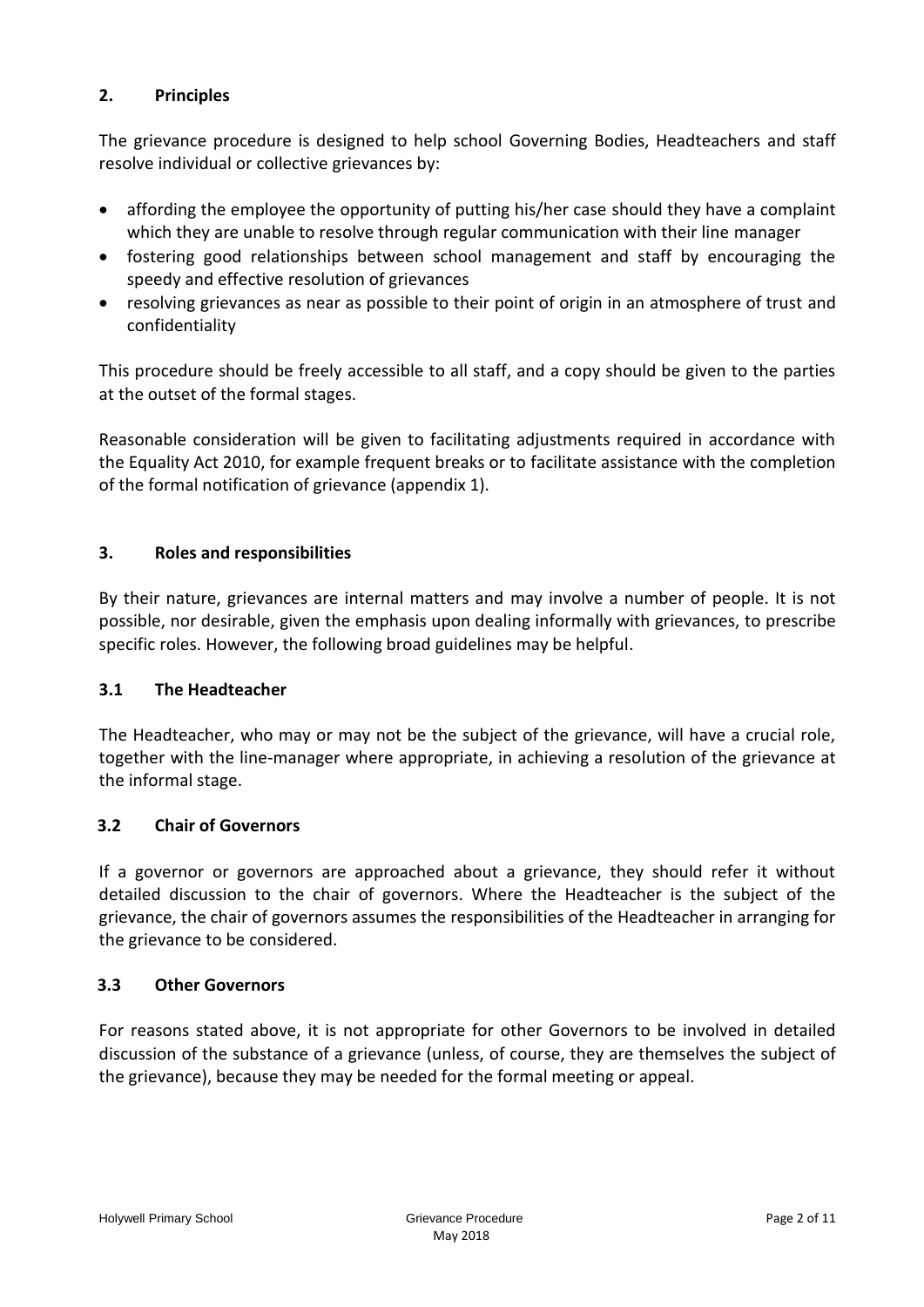## **3.4 Representation of a professional association or trade union**

In the interests of good employer/employee relationships, representatives have a role in advising and offering early support to their member at all stages with a view to seeking an agreed resolution as early as possible.

#### **3.5 Guidance for employeesw**

Where an employee has a grievance with a governor that does not involve any other member of staff, he/she should discuss the matter with the Headteacher before making an approach to the Chair of Governors.

Appendix 1 and 2 set out guidance for employees about how to raise a grievance.

#### **4. Right to be accompanied**

An employee has the right to be accompanied and supported, at any formal stage of the procedure, by a work colleague or an accredited professional association/trade union representative.

The employee should give advance notice if he/she is to be accompanied, and by whom. If the professional association/trade union or work colleague is unavailable at the time of the hearing, the employee should contact the individual organising the hearing to rearrange (once) to a time that is mutually convenient. Any postponement should not normally extend beyond five working days.

## **5. Stages in the grievance procedure**

#### **5.1 Informal stage**

Most grievances can be resolved quickly and informally through discussion. If an employee has a grievance that involves another member(s) of staff, he/she should first of all endeavour to resolve the matter informally by approaching the person(s) involved and, if necessary, request the involvement of the appropriate manager, who may be the Headteacher or chair of governors. If the complaint is about the line manager he/she should speak informally to a more senior manager or Headteacher. This allows for problems to be resolved quickly and normal working relationships to resume.

Employees should be able to demonstrate that they have made every effort to discuss the issue(s) informally, before the formal process is commenced.

#### **Mediation**

During the informal stage, it may be appropriate to explore the use of mediation, depending on the nature of the grievance. This will involve the appointment of a third party mediator. who should be considered impartial by both parties. Mediation services are available through the Schools' HR Advisory Team.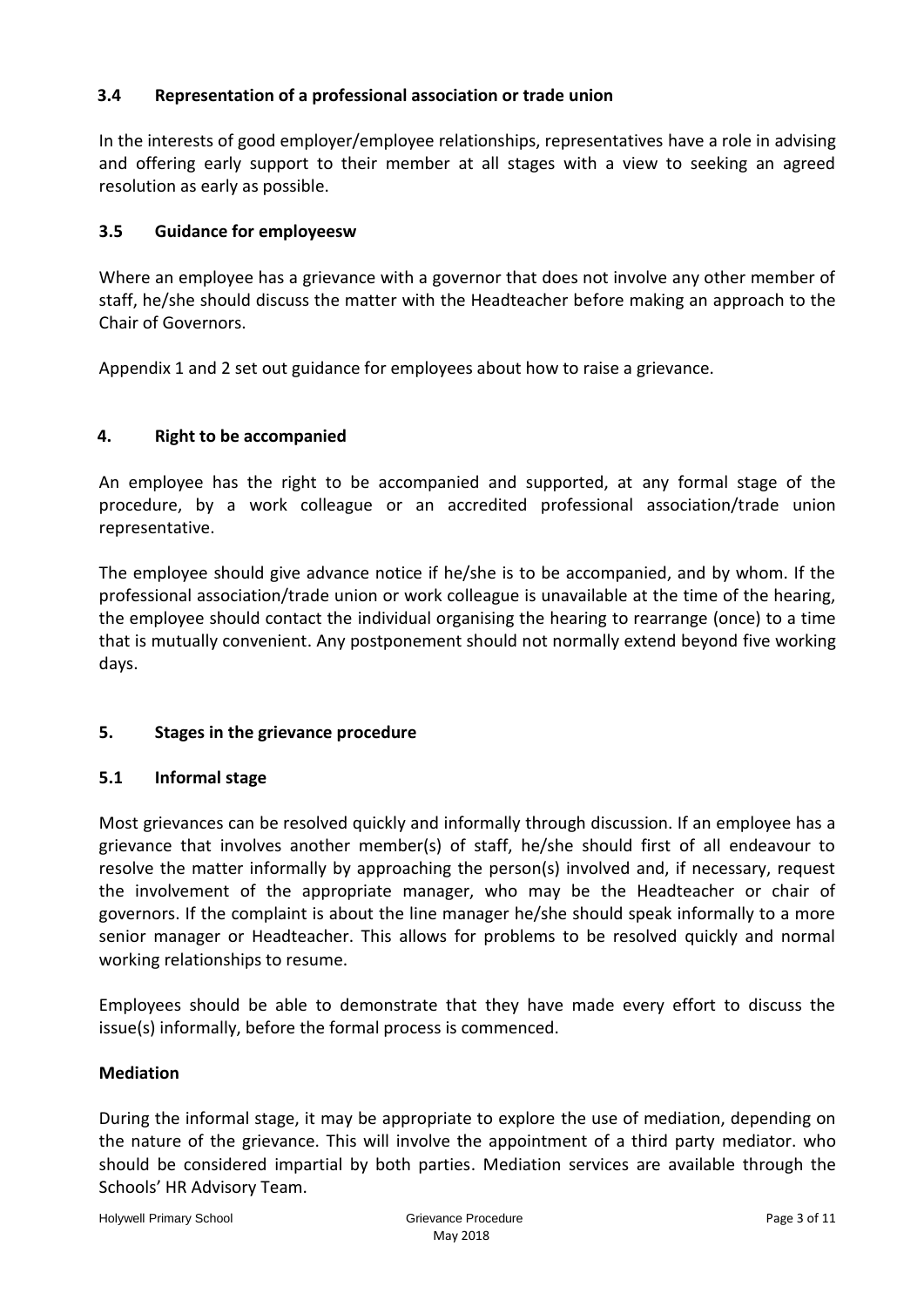#### **Investigation**

It may be necessary to carry out an investigation into a formal grievance. The amount of any investigation required will depend on the nature of the allegations and will vary from case to case. It may involve interviewing and taking statements from the employee and witnesses and/or reviewing relevant documents.

The employee must co-operate fully and promptly in any investigation. This may include informing the investigating officer of the names of any relevant witnesses, disclosing any relevant documents and attending interviews as part of the investigation.

The school may instigate an investigation before holding a grievance meeting where considered appropriate. In other cases a grievance meeting may be held before deciding what investigations (if any) to carry out. In either case the school will hold a further grievance meeting after the investigation is completed to enable a decision is made.

#### **5.2 Formal grievance meeting**

Grievances concerning issues that are more than three months old will not usually be investigated unless related to the current issue or there are exceptional circumstances.

Any reference to the hearing manager relates to the Headteacher or Chair, i.e. the person conducting the meeting/hearing unless they have had prior involvement at the informal stage.

Where an employee's grievance remains unresolved, he/she should submit a written notice of grievance form (see appendix 1). The formal grievance will not proceed unless the employee has submitted their grievance in writing, clearly stating the nature of their grievance.

When submitting a grievance the employee should give as much detail as possible, including what outcome they are looking for. Evidence that the informal stage has been undertaken should also be submitted at this stage. Where this has not happened the aggrieved party should explain clearly why they did not feel able to go through the informal stage.

The person hearing the grievance or chairing the panel should ensure that a note taker attends the hearing in order to record the main points and actions.

It is important that all grievances are considered fairly and without unreasonable delay. It is important that all parties have advance access to any written statement or evidence to be used at the grievance meeting. This should be in sufficient time to enable full consideration of the material. Both parties have the right to be accompanied.

Separate meetings with each of the parties involved may be held if this is deemed more appropriate. The manager considering the grievance will decide who should be present at any meeting.

The purpose of the grievance meeting is for the employee to explain their grievance and how it may be resolved. The decision will be reached as soon as reasonably practicable and usually within five working days of the final grievance meeting.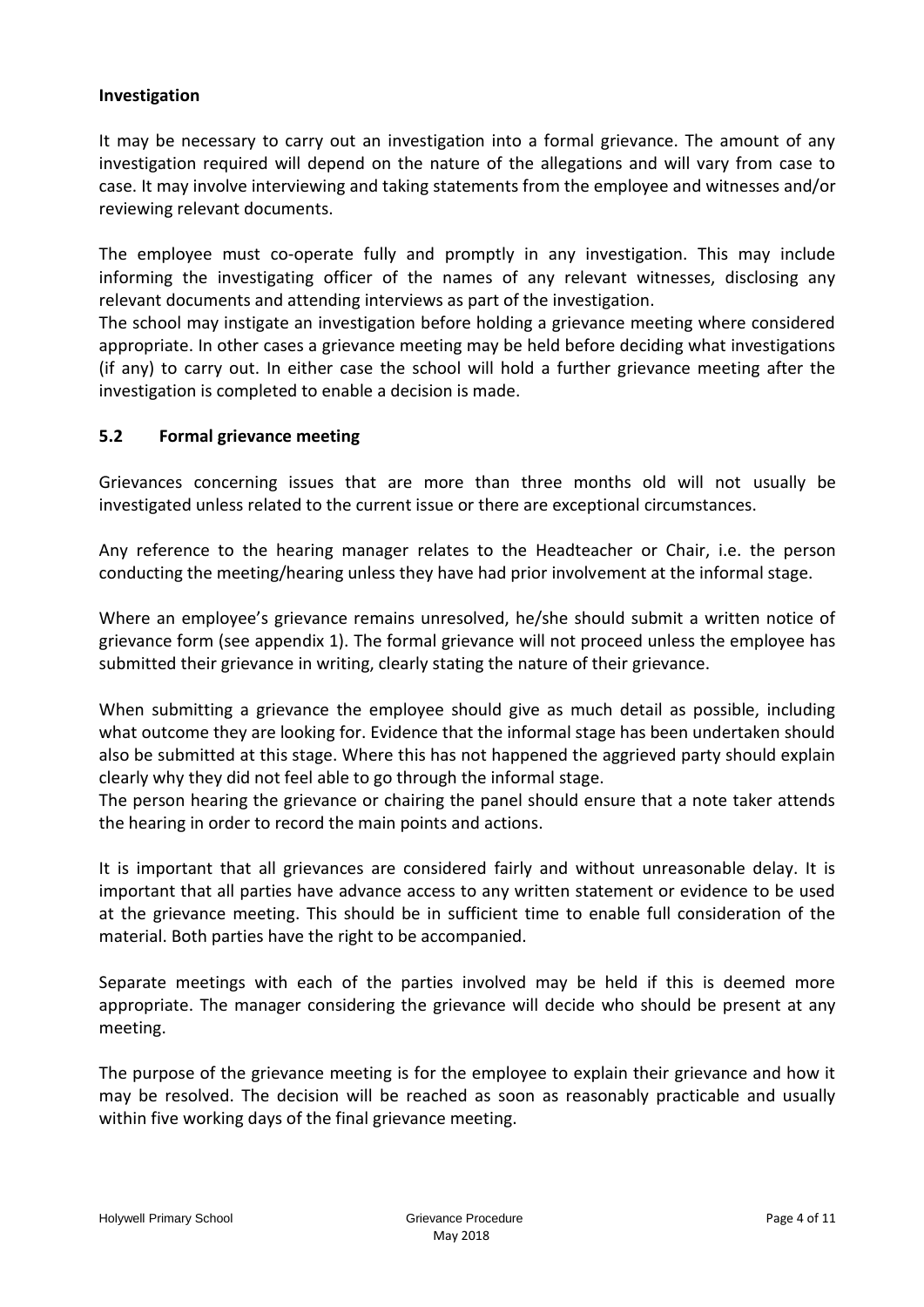## **5.2.1 Witnesses**

Any witness to be called at a hearing must have submitted a written statement of their knowledge of the case in advance of the hearing which has been exchanged with all parties as soon as reasonably practicable and in any event at least three working days prior to the hearing..

Testimonials regarding an employee's personality and character will not be accepted as witness statements, nor may such witnesses be called to attend a hearing for this purpose.

A witness who is not a school employee may provide a witness statement (not a testimonial) but would not usually attend a grievance hearing.

## **5.2.2 Appeal**

If the grievance is not resolved to the employee's satisfaction they may appeal in writing to the chair of governors, unless otherwise directed, **within seven calendar days** of receiving the written decision. The appeal notice should make clear the reasons for the appeal. The chair will arrange for three members of the governing body not previously involved, to hear the appeal and they may be supported by a HR adviser. Whilst new evidence on the same grievance may be submitted, no new grievance(s) may be added to the proceedings. New evidence will only be considered if relevant to the grievance outcome decision and there was a good reason why this had not been included as part of the original grievance.

The appeal hearing will take place **without unreasonable delay** and at the school's discretion may be a complete rehearing of the grievance or a review of the fairness of the original decision in light of the procedure that was followed and any new information that may have come to light.

If the grievance was investigated by an investigating officer other than the hearing manager the investigating officer may be called as a management witness.

Following the appeal hearing, the chair of the panel considering the case will give a response to the grievance appeal. The chair of the panel will send written confirmation of the outcome to both parties as soon as reasonably practicable and usually within five working days of the decision, and this decision is final. There is no further right of appeal.

## **6. Overlapping disciplinary and grievance Issues**

If an employee raises a grievance after disciplinary proceeding have started against them the school will consider suspending the disciplinary proceedings for a short period to consider the implications of the grievance (if any) on the disciplinary process. If the grievance and disciplinary issues are unrelated they can be heard separately otherwise they may be dealt with concurrently where appropriate.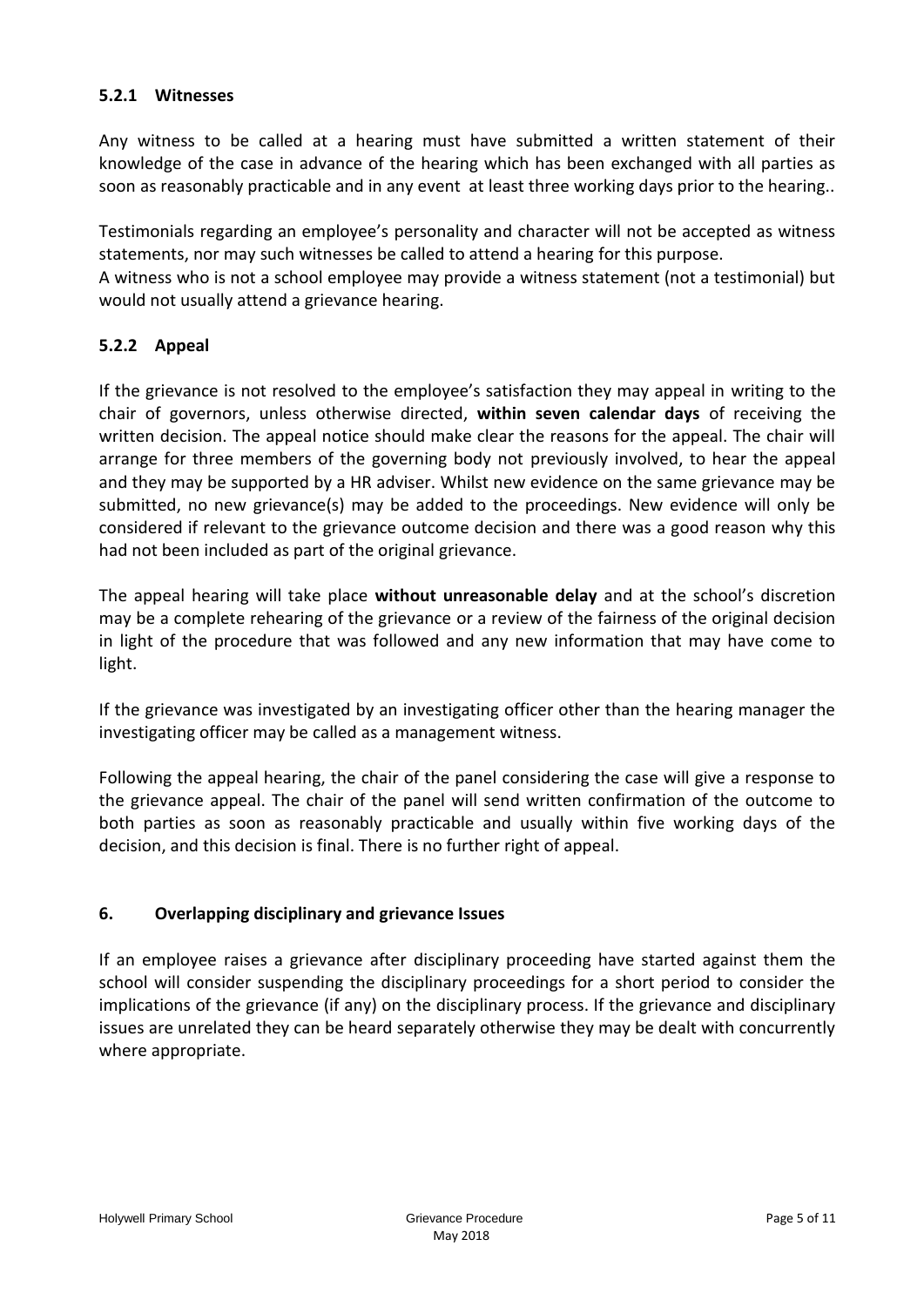## **7. Collective grievances**

Where a group of employees take out a grievance regarding the same subject matter, this will be heard using the process above in section 5.2 i.e. one grievance claim. It may be appropriate for the aggrieved employees to appoint one or two individuals to present the grievance. This could be a professional association/trade union representative(s).

#### **8. Vexatious, malicious and frivolous grievances**

All grievances will be taken seriously, but only those which raise a legitimate or genuine concern will be heard or investigated. The Headteacher or Chair of Governors as appropriate will not consider any frivolous or vexatious grievances or any repeat complaints which have already been responded to. Evidence of malicious grievances may result in formal disciplinary action being taken against the employee(s) concerned.

## **9. Former Employees, Exit interviews and resignation letters**

**There is no explicit requirement in the ACAS Code for an employer to follow a grievance procedure in cases involving former employees but the employer reserves the right to deal with such complaints as it deems appropriate which could include an internal review and outcome letter.**

If a Headteacher/Chair of Governors receives a letter of resignation from an employee that includes what appears to be a grievance, they should write to the employee and ask them whether they would like to progress a grievance. An issue raised in an exit interview or leavers' questionnaire might constitute a grievance. If a manager has any concerns about the content of a resignation, exit interview or leavers questionnaire advice should be sought.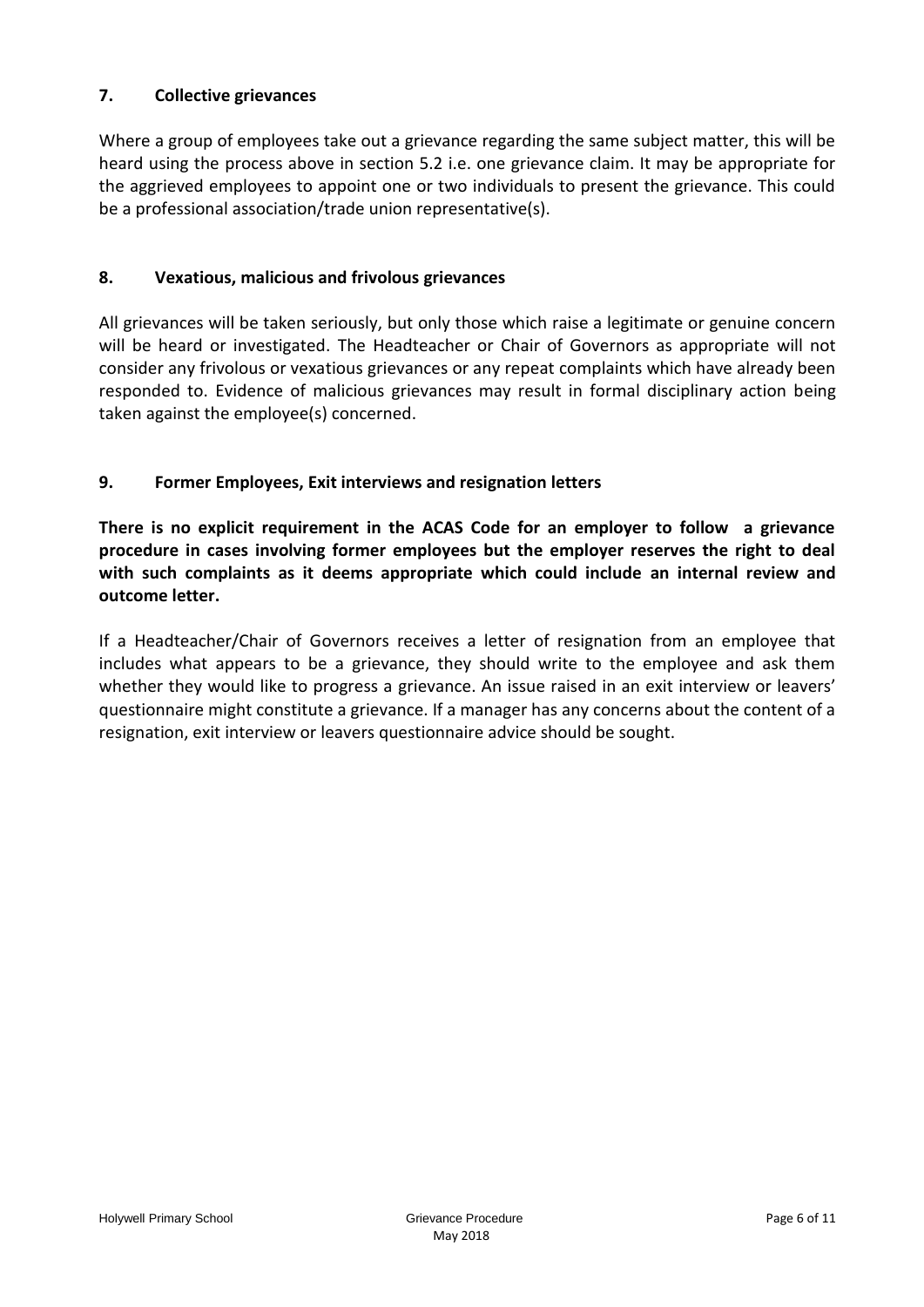## **Appendix 1**

#### **Employee's notification of grievance**

This form should be used to submit a grievance in accordance with the formal grievance procedure, adopted by the governing body of your school.

You and, where appropriate your professional association/trade union representative should complete the form and hand it to your Headteacher, the person against whom the grievance is being brought and the chair of governors. You are advised to keep a copy.

1. Name: …………………………………………….School: …………………………………..

Post held: ………………………………………… Department/Faculty: …………………...

- 2. Describe briefly:
- a) The nature of your grievance (this should include a full description of the nature of your complaint including any relevant facts, dates and names of individuals involved).

- b) On what date did you first raise your grievance, and with whom?
- c) What action has been taken on your grievance at the informal stage?

d) What outcomes are you seeking? *(Please detail actions you would like taken to resolve the situation, e.g. an apology*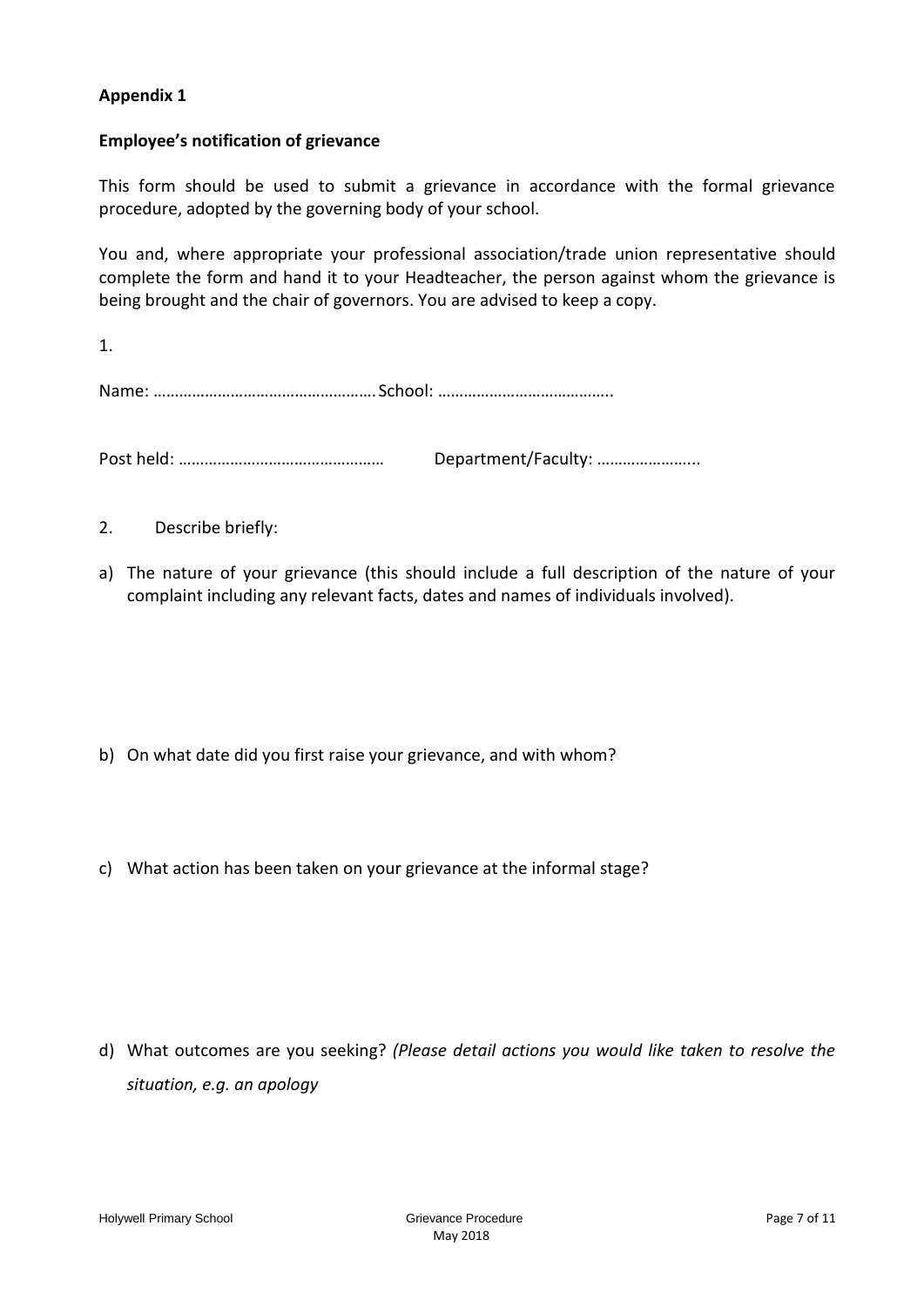- e) Whether you will be interested in exploring a resolution through mediation
- 3. Has your professional association/trade union representative been informed? YES/NO
- If YES: (a) Do you wish the representative to receive correspondence? YES/NO
	- (b) Please identify the representative and where he/she may be contacted

Signed: ………………………………………………. Date: ……………………………………..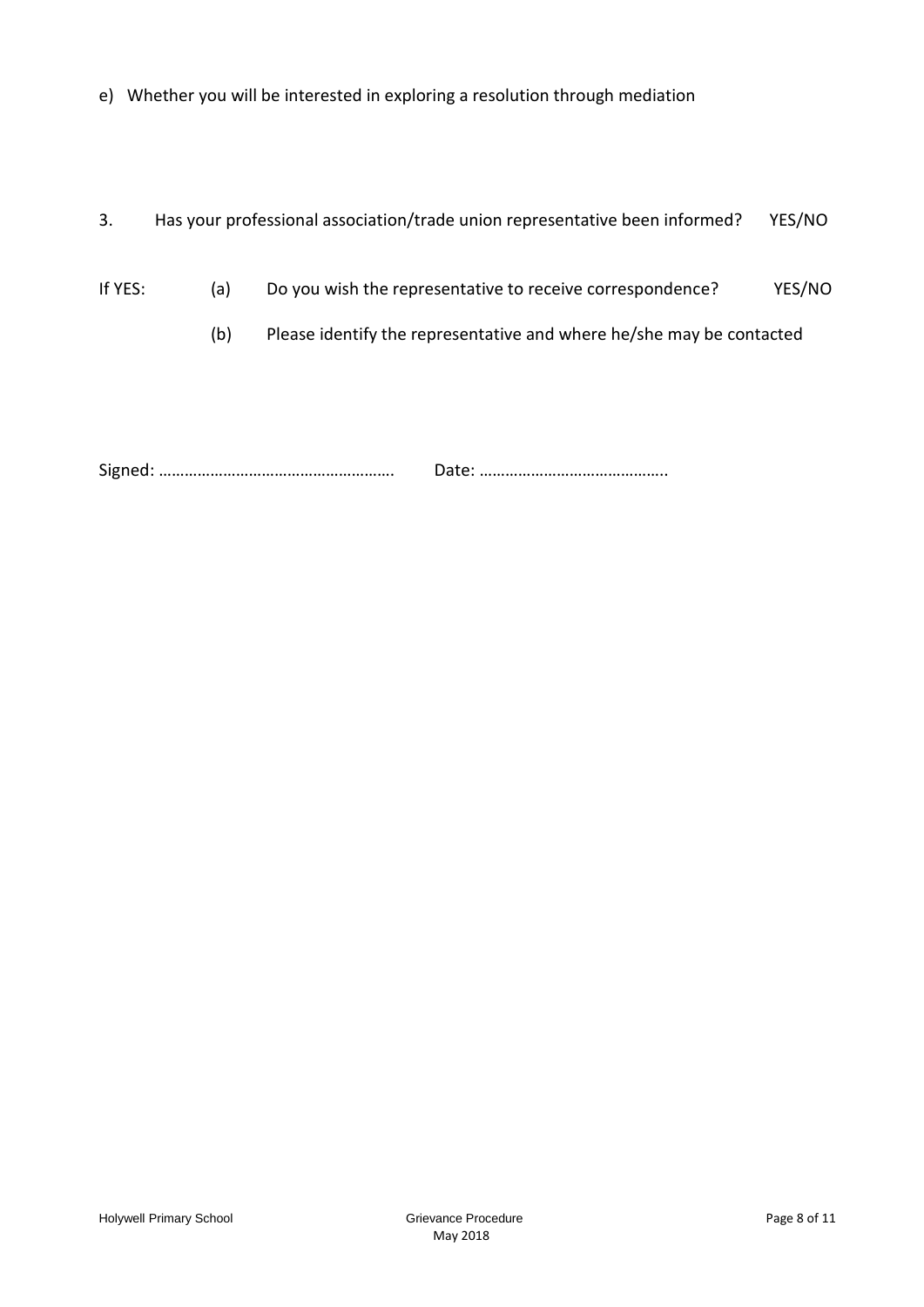#### **Appendix 2 – guidance for employees on how to raise a grievance**

#### **What is a grievance?**

Anyone working in a school may, at some time, have problems or concerns about their work, working conditions or relationships with colleagues that they wish to talk about with management. Examples of a grievance include (but are not limited to): conditions of employment, health or safety, relationships at work and new working practices. If you are a member of a trade union of professional association you should seek advice from your representative at the earliest stage as some concerns are dealt with through different procedures, and you need to consider section 5.1 of this procedure before setting out on a formal procedure.

#### **What should I do if I have a grievance?**

Always try to resolve the grievance at source, if necessary by talking it through with your line manager. This allows for problems to be resolved quickly and normal working relationships to resume.

#### **What is the informal process for handling a grievance?**

Talk to your line manager at one of your regular one-to-one meetings or, if such a meeting is a long way off, by requesting a special meeting for this purpose.

#### **What do I do if the grievance cannot be resolved informally?**

Provide a written submission (see Appendix 1)

#### **What information should I include in the notice of grievance?**

- what the grievance is about. (Be clear and specific)
- who is involved and when
- why the grievance has not been resolved at an earlier stage
- how you think the grievance can be resolved
- whether you will be interested in exploring a resolution through mediation

#### **What happens once I have submitted notice of a formal grievance?**

A meeting will be arranged at which you have the opportunity to set out your grievance. This may be before or after any investigation has taken place although investigations are not always necessary. This is the formal stage of the procedure. All parties may be accompanied or represented by the professional association or trade union representative or by a work colleague. The chair of the meeting will advise you what the outcome is.

#### **What happens if I don't like the outcome of this meeting?**

The job of the hearing manager at a formal meeting is to reach a conclusion that is fair and equitable to all sides. If you feel that the outcome is not fair, then an appeal meeting before a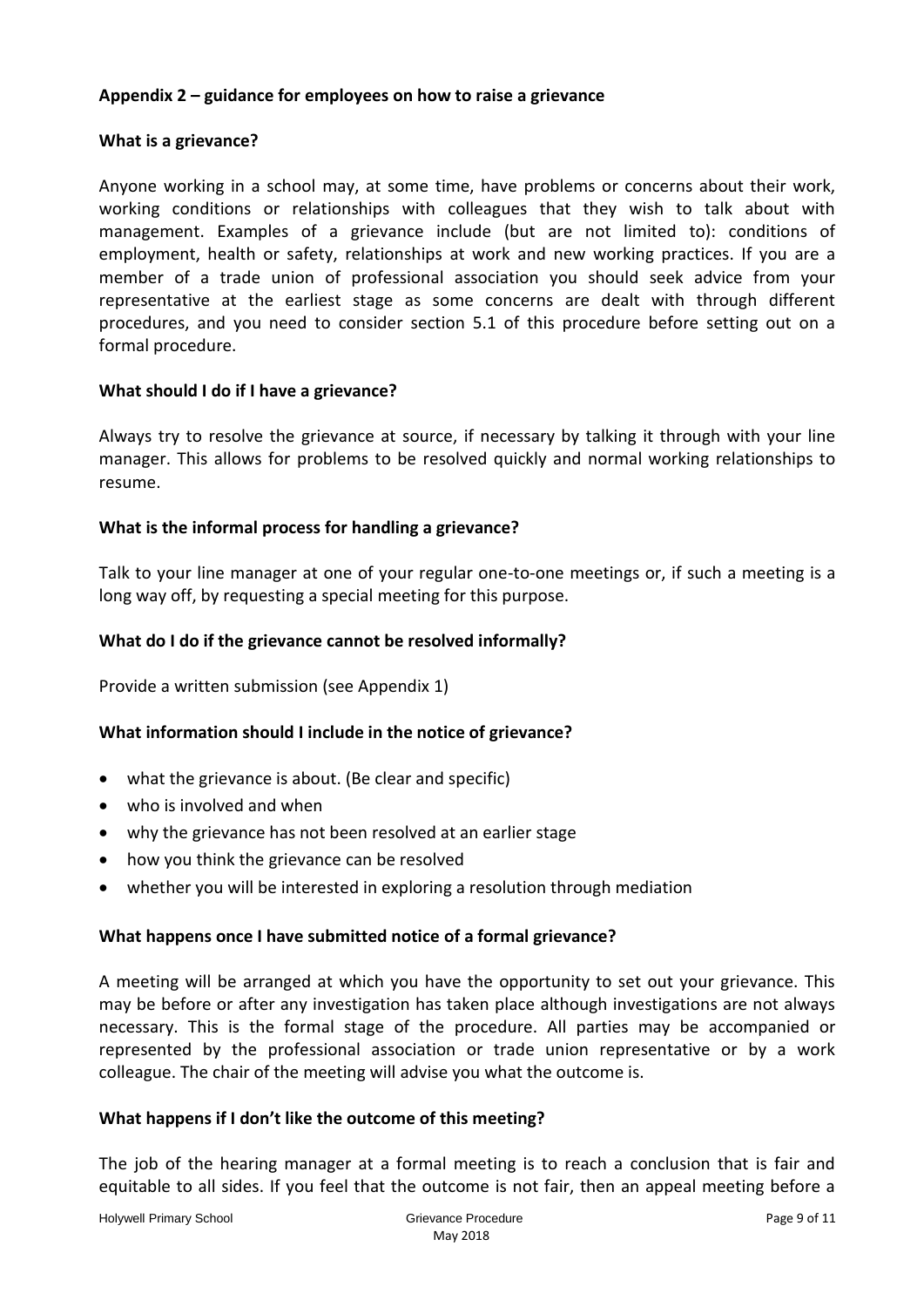panel can be requested. The decision of the panel at this stage is final: there are no further hearings.